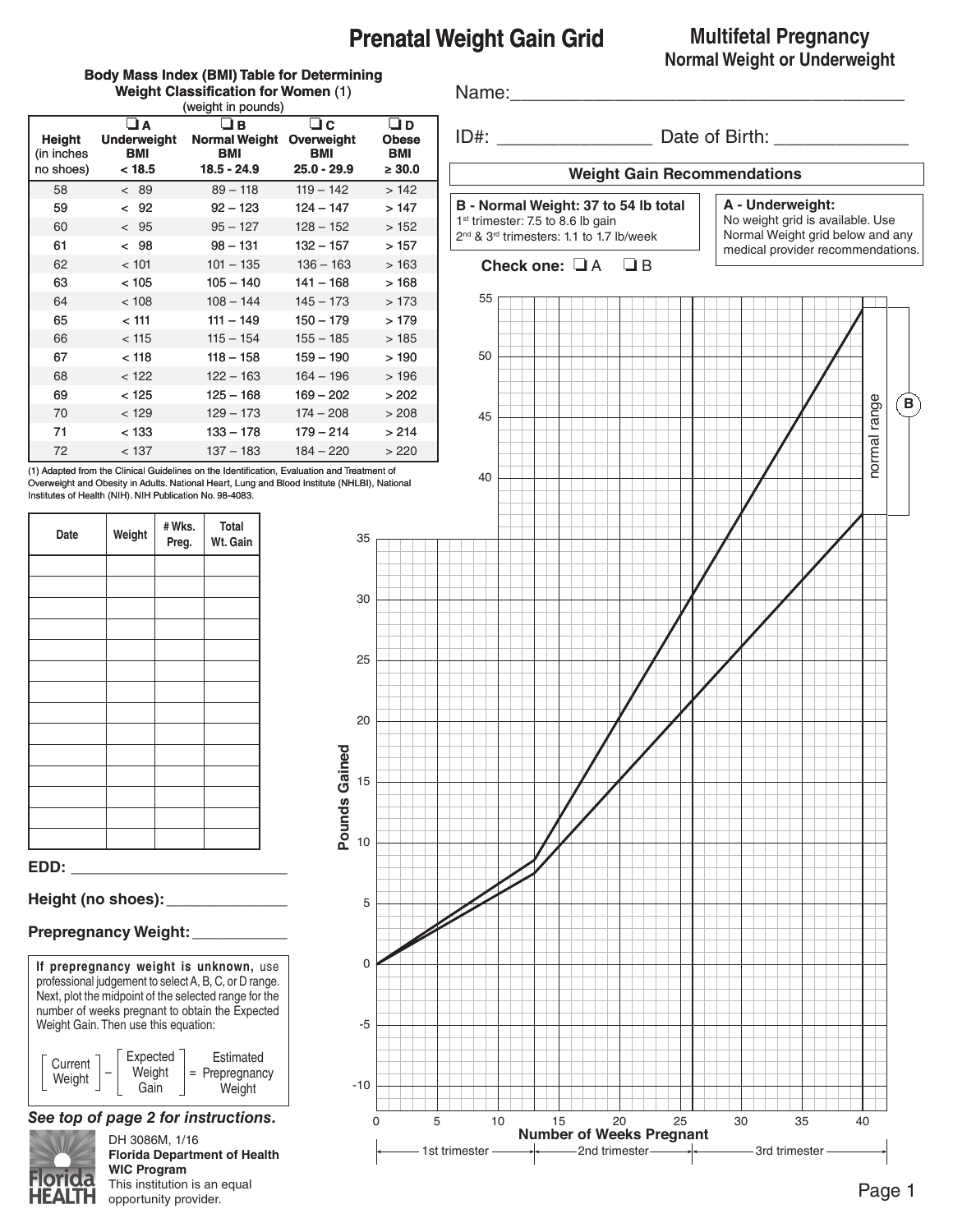# **Prenatal Weight Gain Grid**

## **Instructions for Use**

**Determine the woman's prepregnancy weight for height status using the table on the top of page 1 or 3.** Check box A, B, C, or D, and then select the corresponding weight gain range on page 1, 2, or 3. Record the name, ID#, birthdate, EDD (Expected Delivery Date), height, and prepregnancy weight. If prepregnancy weight is unknown, it must be estimated. See box under prepregnancy weight space for instructions.

#### **Each time a current weight measurement is available:**

- a. On the chart to the left of the grid, enter the date, current weight, number of weeks pregnant, and total weight gain.
- b. On the grid, place an "X" where the number of weeks pregnant intersects the number of pounds gained or lost for the current visit.

**Revised EDD**: If the EDD is revised, make a note beside the EDD space on the form. At that time, begin to plot new weight measurements at the corrected number of weeks pregnant.

**Multifetal Pregnancies:** Institute of Medicine (IOM) provisional guidelines for **twin** pregnancies: normal weight women should gain 37-54 pounds; overweight women, 31-50 pounds; and obese women, 25-42 pounds(1). There was insufficient information for the IOM to develop provisional guidelines for underweight women. A consistent rate of weight gain is advisable. A gain of 1.5 pounds per week during the  $2^{nd}$  &  $3^{rd}$  trimesters has been associated with a reduced risk of preterm and low-birth weight delivery in twin pregnancy(2). For **triplet** pregnancies, the overall gain should be around 50 pounds with a steady rate of gain of approximately 1.5 pounds/week throughout the pregnancy(2). Education by the WIC nutritionist should address a steady rate of weight gain that is higher than for singleton pregnancies.

**Note:** Individual needs and medical provider recommendations should be taken into consideration when determining the desirable prenatal weight gain.

35

30

| Date | Weight | #Wks.<br>Preg. | Total<br>Wt. Gain |
|------|--------|----------------|-------------------|
|      |        |                |                   |
|      |        |                |                   |
|      |        |                |                   |
|      |        |                |                   |
|      |        |                |                   |
|      |        |                |                   |
|      |        |                |                   |
|      |        |                |                   |
|      |        |                |                   |
|      |        |                |                   |
|      |        |                |                   |
|      |        |                |                   |
|      |        |                |                   |
| EDD: |        |                |                   |

## **Height (no shoes):\_\_\_\_\_\_\_\_\_\_\_\_\_\_**

## **Prepregnancy Weight:**\_\_\_\_\_\_\_\_\_\_\_

**References: If prepregnancy weight is unknown,** use professional judgement to select A, B, C, or D range. Next, plot the midpoint of the selected range for the number of weeks pregnant to obtain the Expected Weight Gain. Then use this equation: Estimated = Prepregnancy Weight – | Weight |= Expected Gain **Current** Weight

- (1)Institute of Medicine. Weight gain during pregnancy: reexamining the guidelines. (Prepublication Copy). National Academy Press, Washington, D.C., 2009. www.nap.edu. Accessed June 2009.
- (2)Institute of Medicine. WIC nutrition risk criteria: a scientific assessment. National Academy Press,  $\blacksquare$  Washington, D.C.; 1996. **Page 2**





## **Multifetal Pregnancy Overweight**

 **C**